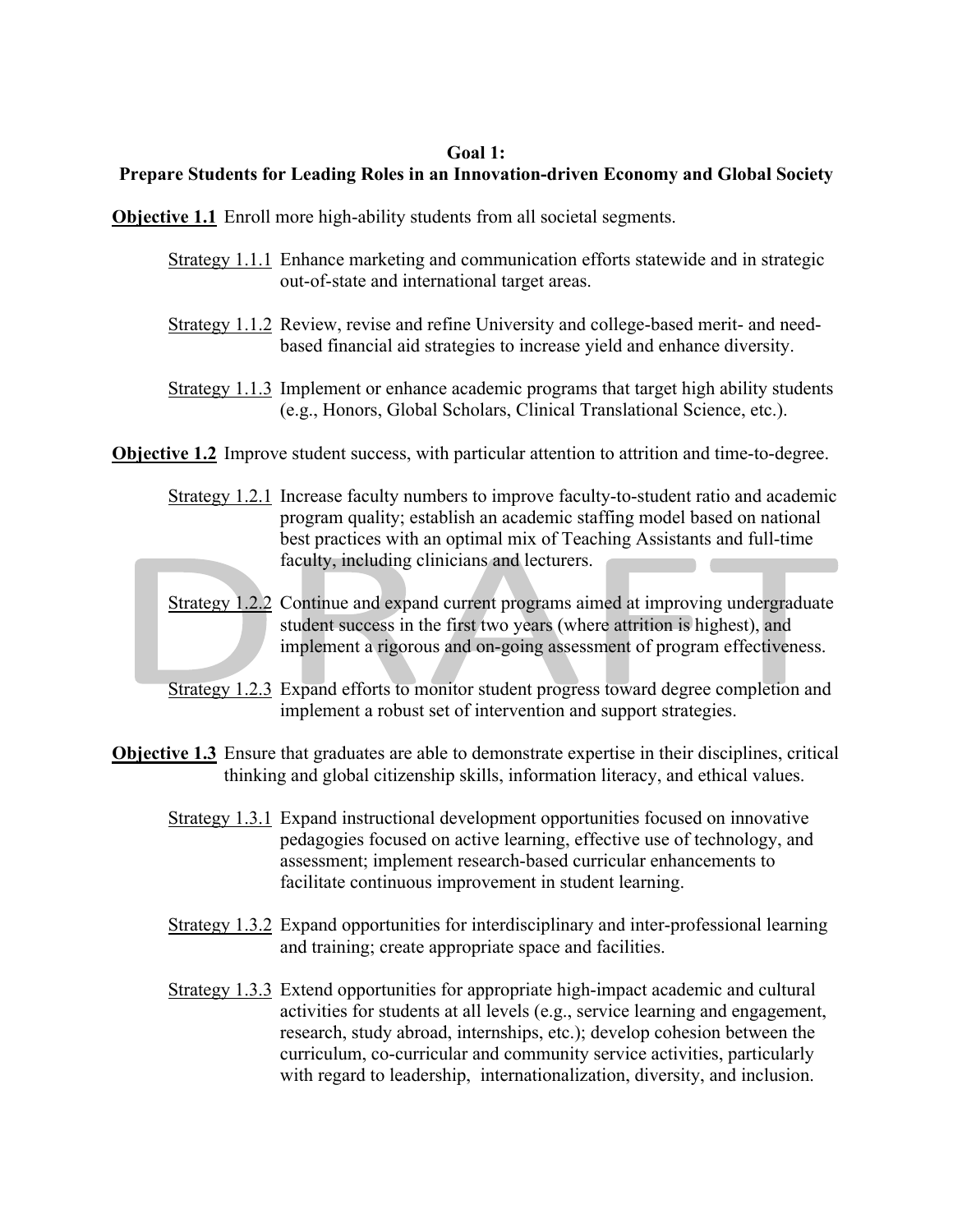- Strategy 1.3.4 Revise and implement a new undergraduate General Education Curriculum which addresses well-articulated learning outcomes.
- **Objective 1.4** Increase the number of degrees awarded at all levels necessary to meet critical State and national needs.
	- Strategy 1.3.1 Maximize access to University courses and programs through efficient and innovative use of space and technology (e.g., Morehead Medical Campus, AG\*IDEA national consortium).
	- Strategy 1.3.2 Expand academic and clinical space through relocation of ancillary functions and construction of new academic buildings.
	- Strategy 1.3.3 Develop and implement new programs and strategies to increase student enrollment and diversity, including transfer and non-traditional student enrollment as appropriate.
	- Strategy 1.3.4 Continue to enhance recruitment of majors in the Science, Technology, Engineering, and Mathematics (STEM) disciplines and provide professional development programs for P-12 math and science teachers, in order to create more math and science capacity and diversity in the Commonwealth.

#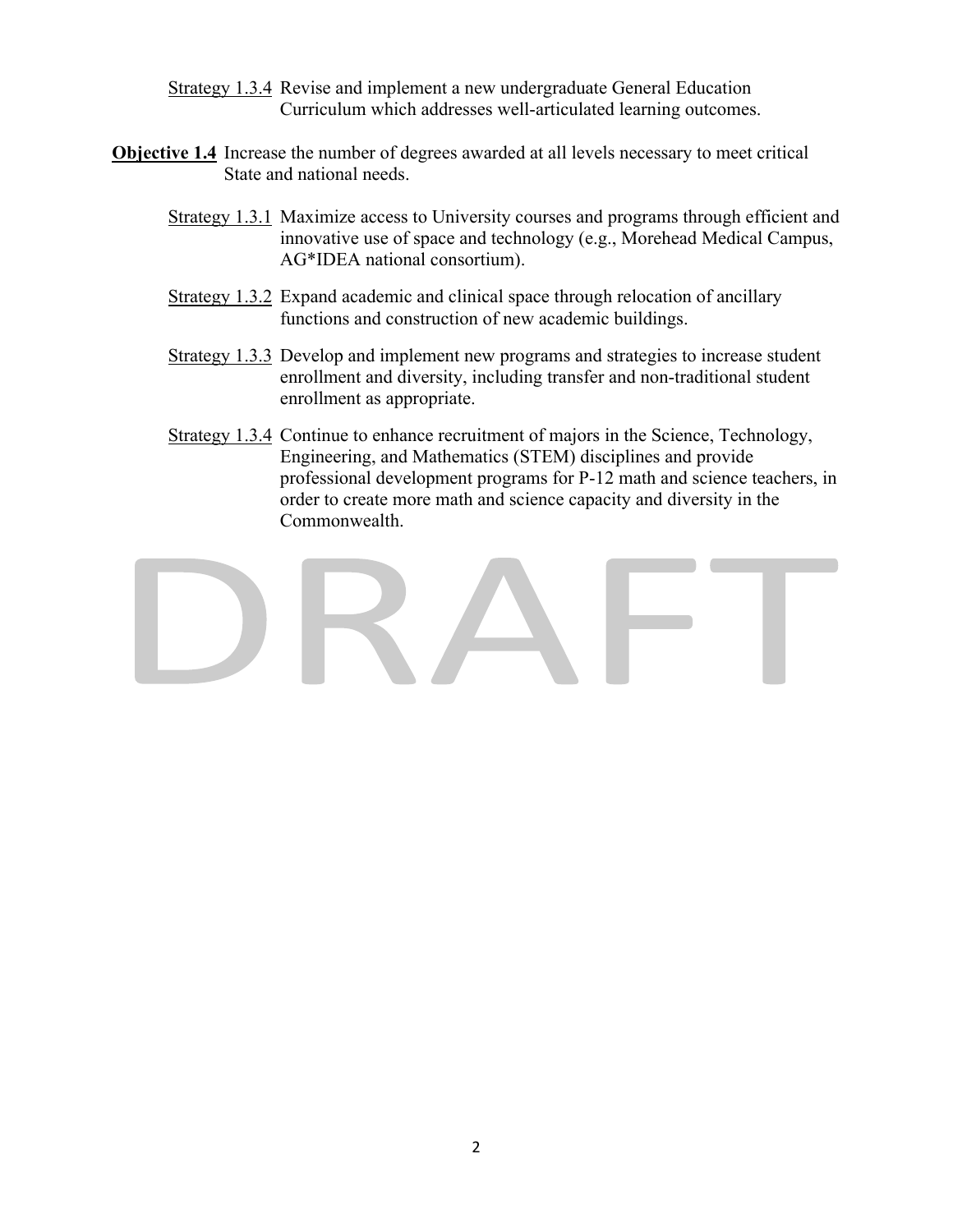#### **Goal 2:**

#### **Promote Research and Creative Work to Increase the Intellectual, Social, and Economic Capital of Kentucky and the World Beyond its Borders**

**Objective 2.1** Increase research and scholarly productivity.

- Strategy 2.1.1 Reduce barriers to and facilitate interdisciplinary research and collaborative scholarship, including scholarly projects that encompass national and international partnerships.
- Strategy 2.1.2 Target institutional investment to research areas of current strength and emerging importance (energy, environmental sustainability, clinical translational science and life sciences, combating social ills, world studies).
- Strategy 2.1.3 Grow traditional sources of extramural research support and identify and cultivate new sources.

#### **Objective 2.2** Expand research capacity

- Strategy 2.2.1 Aggressively pursue private funding for construction and renovation of research space, and seek legislative approval for UK bonding authority.
- Strategy 2.2.2 Add faculty positions in targeted and emerging areas.
- Strategy 2.2.3 Develop and implement effective campus-wide policies for allocation of existing space based on strategic need and scholarly productivity.
- Strategy 2.2.4 Make better use of specialized equipment and resources at existing regional and national facilities.
- Strategy 2.2.5 Ensure that the level of administrative and support services are sufficient to meet the needs of a growing research enterprise.
- **Objective 2.3** Enhance the impact and public awareness of the university's research and scholarship on the knowledge-based economy of Kentucky and the nation.
	- Strategy 2.3.1 Strengthen public relations programming to communicate more effectively the impact of research and scholarly accomplishments.
	- Strategy 2.3.2 Streamline and improve the intellectual property development and technology transfer processes.
	- Strategy 2.3.3 Develop and institute an "innovation leave" program to facilitate faculty efforts to effectively commercialize their discoveries.
	- Strategy 2.3.4 Integrate research and teaching more fully by increasing research opportunities for students at all levels.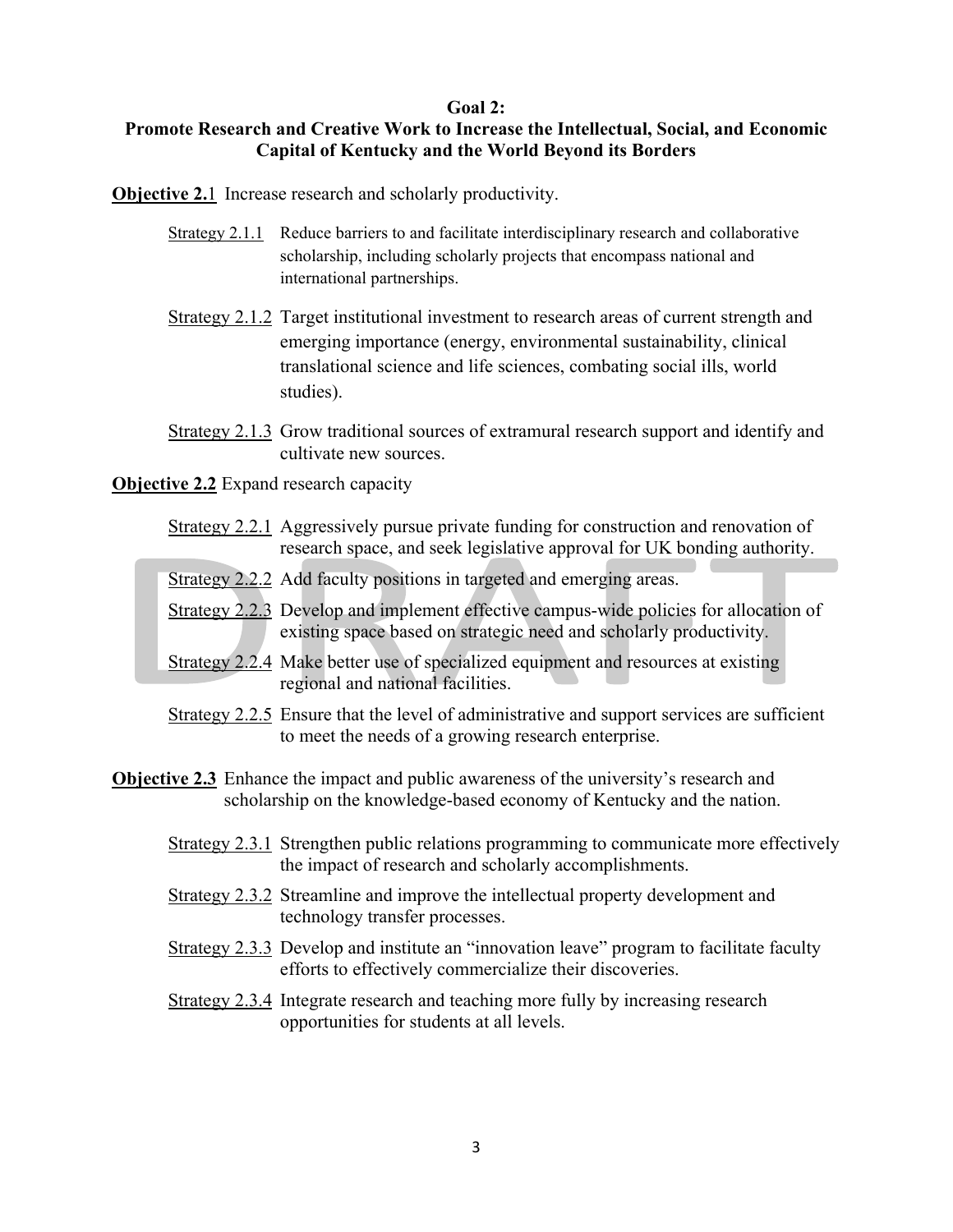#### **Goal 3:**

#### **Develop the Human and Physical Resources of the University to Achieve the Institution's Top 20 Goals**

- **Objective 3.1** Recruit faculty with high potential for success at a Top 20 level research university.
	- Strategy 3.1.1 Ensure starting salaries and start-up support are nationally competitive.
	- Strategy 3.1.2 Assist chairs/directors and search committees in attracting the best candidates in the country for success in the recruitment of a high-caliber, diverse faculty.
	- Strategy 3.1.3 Utilize endowed chairs and professorships strategically to recruit leadership level faculty in targeted areas.
- **Objective 3.2** Enhance the success, retention and advancement of all cadres of faculty engaged in the varied missions of the university.
	- Strategy 3.2.1 Ensure that faculty work allocation and advancement policies and practices, including those pertaining to compensation, are fair, transparent, and clearly communicated, and that they reflect best practices among top public research universities.
	- Strategy 3.2.2 Support, recognize, reward, and celebrate faculty achievement in all areas.
	- Strategy 3.2.3 Design and implement a research-based program to improve career advancement support and opportunities for mid-career faculty.

Strategy 3.2.4 Identify and develop faculty leaders.

- **Objective 3.3** Create a workplace culture that articulates values and initiatives to engage employees as stakeholders.
	- Strategy 3.3.1 Reinforce values and practices necessary to foster a culture of respect, learning, innovation, efficiency and service to support our students, colleagues and customers.
	- Strategy 3.3.2 Improve performance management to motivate and challenge employees to excel in support of university and department goals; link achievement to recognition, rewards and compensation; and enhance communication at all levels.
	- Strategy 3.3.3 Enhance resources to provide opportunities for advancement and development that serve both the individual and the organization.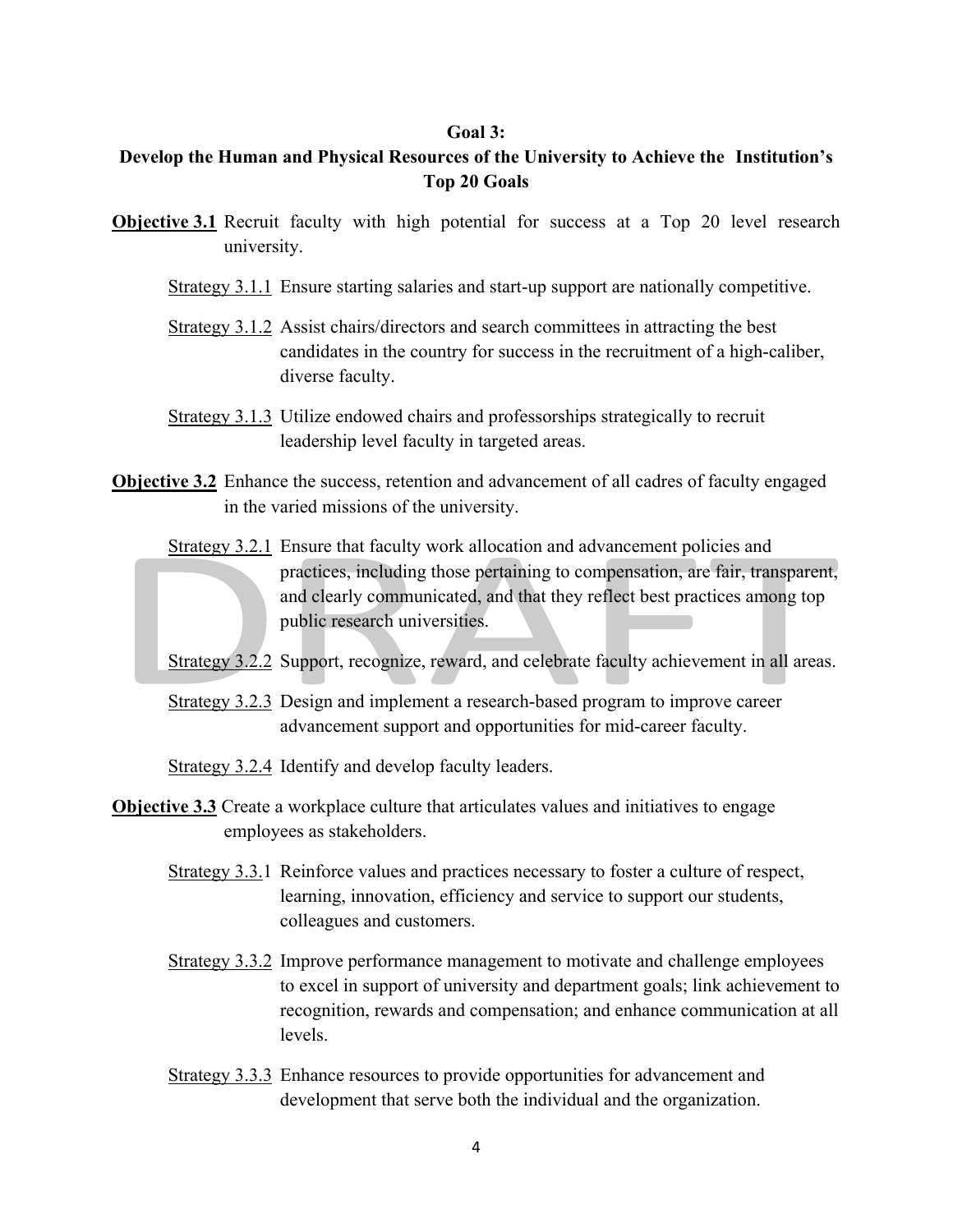- Strategy 3.3.4 Develop and implement programs to increase leadership capacity, knowledge, skills and abilities that enhance competence and accountability.
- Strategy 3.3.5 Develop and implement work-life practices and policies to promote a healthy, productive and safe work environment.
- **Objective 3.4** Continually enhance recruitment, selection, orientation and retention of top talent.
	- Strategy 3.4.1 Improve the Office of Human Resources position as a strategic partner for human capital management and business decisions.
	- Strategy 3.4.2 Enhance University of Kentucky "employment brand" and core messaging to complement and reinforce strategic goals, values and mission
	- Strategy 3.4.4 Strengthen market competitive compensation and benefits to attract, retain and reward top talent and high performers.
	- Strategy 3.4.5 Introduce, enhance and support a comprehensive orientation experience to ensure a successful start for new hires.
- **Objective 3.5** Strengthen the integration and utilization of innovative, cost-effective information technology solutions to enhance all missions of the University.
	- Strategy 3.5.1 Establish and improve robust partnerships between Information Technology and campus constituencies
	- Strategy 3.5.2 Build a sustainable funding model for developing information technology resources.
	- Strategy 3.5.3 Leverage the University's Enterprise Resource Planning system (IRIS) to simplify and automate key University business processes and help improve business unit productivity.
- **Objective 3.6** Expand staff resources to support student success and faculty productivity in research and teaching.
	- Strategy 3.6.1 Add library faculty and staff to support student success through activities such as training in information literacy, extension of library hours of service, and engagement with faculty in incorporating library resources in classroom experiences.
- **Objective 3.7** Increase building space available to academic programs, and for research, and support functions.
	- Strategy 3.7.1 Complete capital projects currently underway (the new Pharmacy Building, including fit-up of the top two floors; the Digital Village II building; and Phase 1A of the new Patient Care Facility).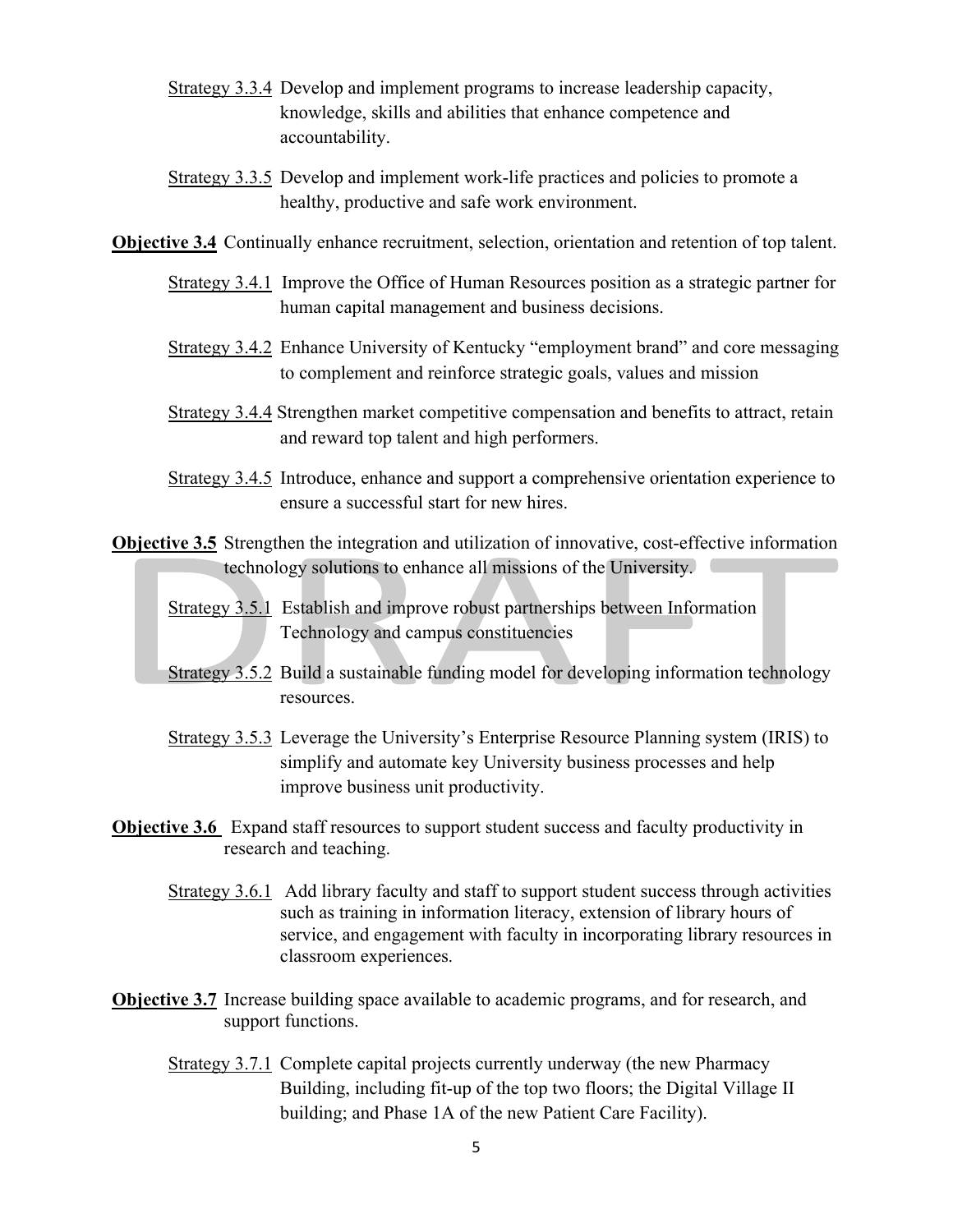- Strategy 3.7.2 Construct new residence halls (600 additional beds) through private partnership.
- Strategy 3.7.3 Seek funding for the top new construction priorities of the university (Business, Law, and Biomedical/Chemistry Research; library auxiliary storage facility); seek funding for renovation of vacated buildings.

**Objective 3.8** Improve the suitability, efficiency, and quality of existing buildings.

- Strategy 3.8.1 Continue classroom and research laboratory renovations and upgrade, and modernization of residence halls.
- Strategy 3.8.2 Complete the first phase of building modifications utilizing the Energy Savings Company contract methodology, yielding energy reductions and upgrades of building infrastructures.
- Strategy 3.8.3 Develop office and research lab space design guidelines and apply them to future university construction projects.
- Strategy 3.8.4 Implement a more streamlined process for building class schedules and classroom schedules to improve efficiency of classroom utilization.

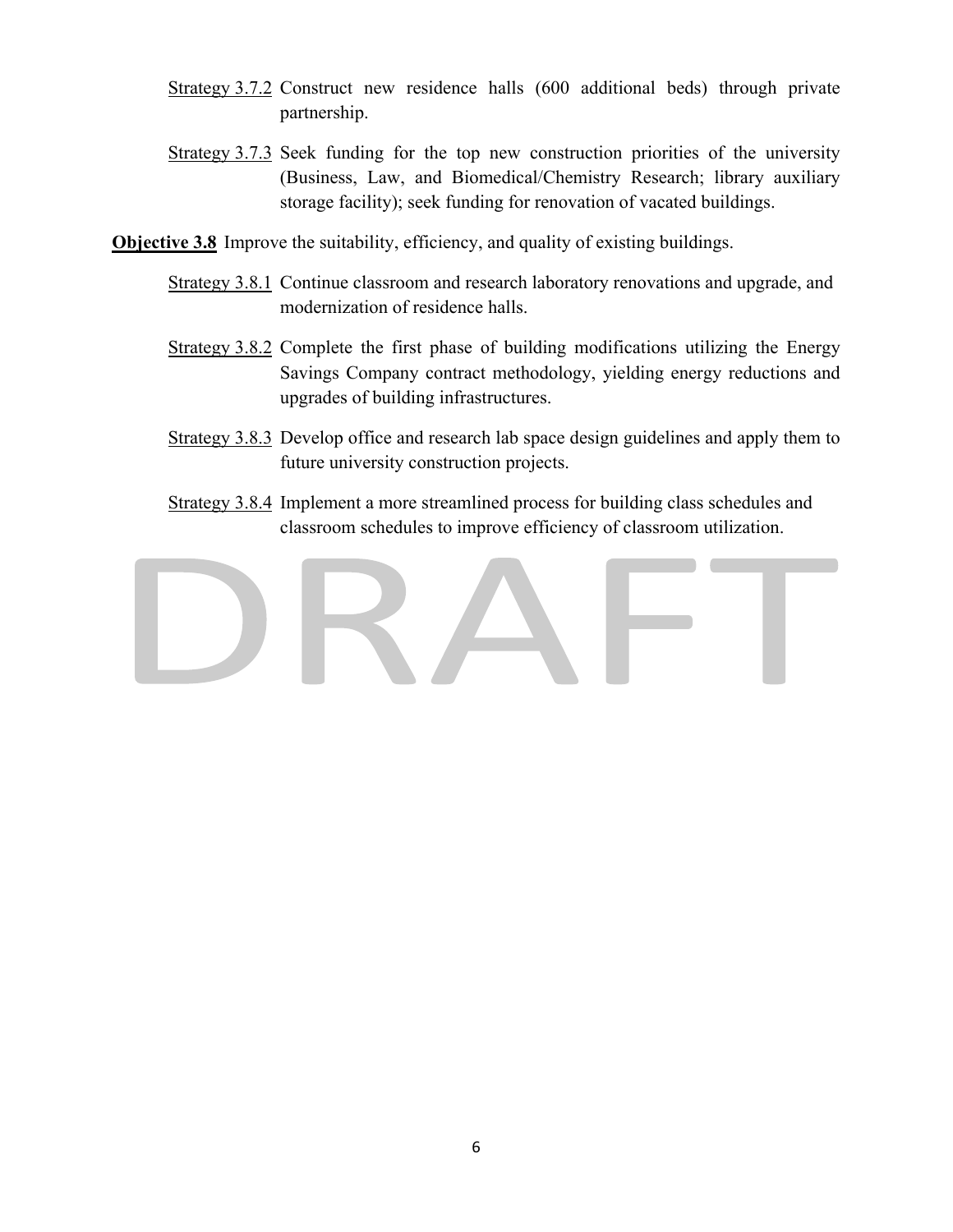#### **Goal 4: Promote Diversity and Inclusion**

**Objective 4.1** Promote inclusive excellence across the University.

- Strategy 4.1.1 Adopt an organizational structure that makes explicit the shared responsibility of the entire community for inclusive excellence.
- Strategy 4.1.2 Establish a University Commission on Diversity and Inclusion (UCDI), with representatives from each college and major administrative unit, to advise the University's leadership on key issues and initiatives.
- Strategy 4.1.3 Develop a common understanding of diversity and inclusion.
- Strategy 4.1.4 Develop an evaluation strategy for assessing the university's progress in achieving greater diversity and inclusion in all its endeavors.
- **Objective 4.2** Promote curricular and co-curricular transformation that recognizes the educational advantages of diversity.
	- Strategy 4.2.1 Develop a coherent and focused University- and unit-level implementation strategy for achieving greater diversity and inclusion in curricular and co-curricular activities.
	- Strategy 4.2.2 Establish clearly defined expectations, incentives, interventions and accountability measures as key components of the diversity and inclusion strategy.
- **Objective 4.3** Enhance campus/community collaborations in areas where opportunities exist to build diversity and increase inclusion.
	- Strategy 4.3.1 Establish a plan for better internal and external communication with respect to the University's diversity efforts.
	- Strategy 4.3.2 Develop partnerships with local and regional community organizations that promote inclusion and academic excellence.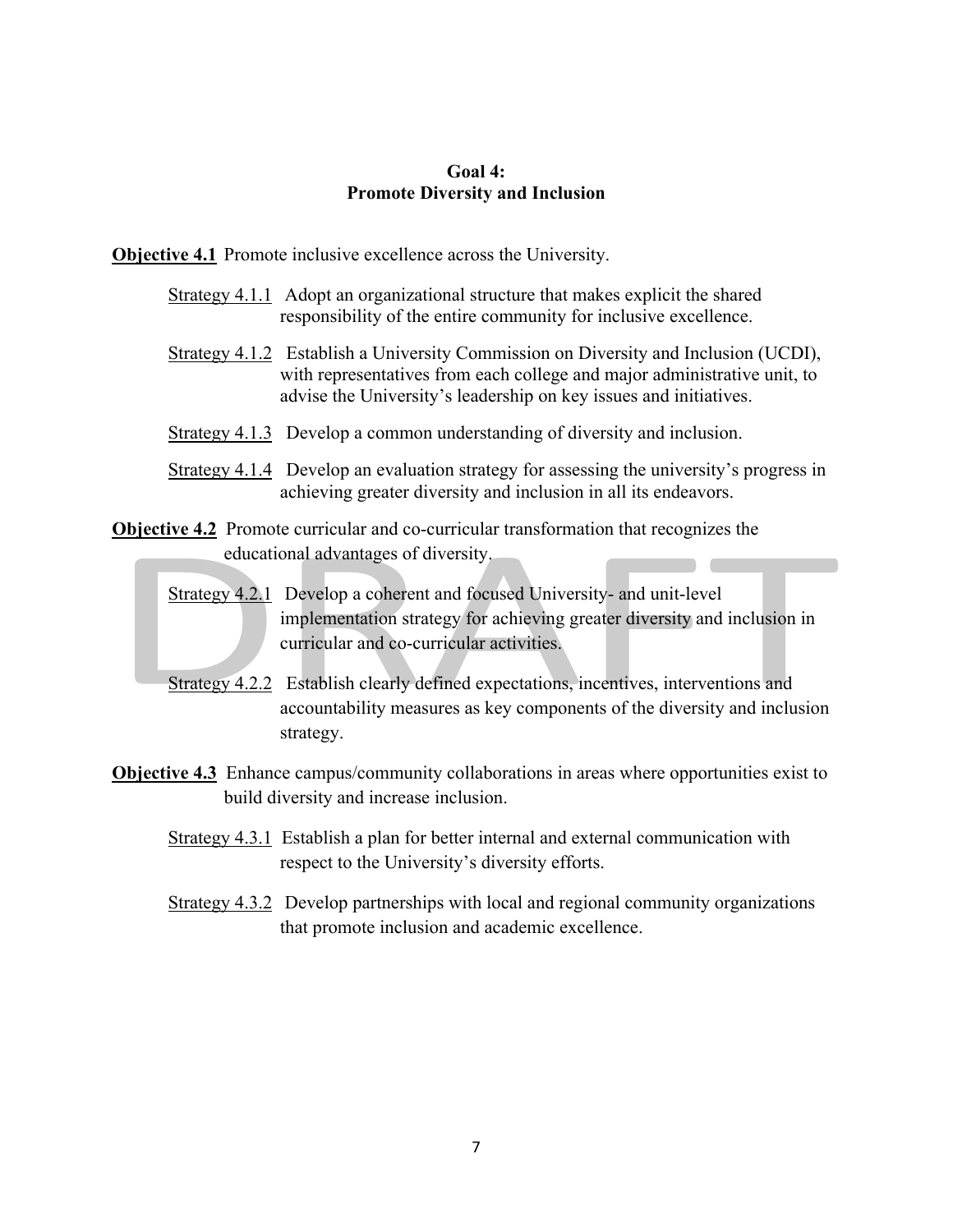**Goal 5:** 

#### **Improve the Quality of Life of Kentuckians through Engagement, Outreach and Service**

- **Objective 5.1** Enhance faculty and staff connection with community through engagement, outreach, and service.
	- Strategy 5.1.1 Develop a common understanding of engagement and its relationship to teaching, research and outreach/service.
	- Strategy 5.1.2 Evaluate and adopt in promotion and tenure regulations the best practices on assessing engaged scholarship.
	- Strategy 5.1.3 Promote faculty involvement in engaged research, application, outreach, and service.
	- Strategy 5.1.4 Provide incentives for and recognitions of significant outreach and engagement activity.

**Objective 5.2** Enhance community access to university knowledge and expertise

- Strategy 5.2.1 Develop college, department, and unit mission statements that reflect linkages with their natural community constituencies and counterparts.
- Strategy 5.2.2 Implement a community query and response portal for accessing university expertise.
- Strategy 5.2.3 Create a university-wide marketing strategy to promote public awareness of the community query portal and other means of community service
- Strategy 5.2.4 Promote regional outreach and engagement partnerships.
- Strategy 5.2.5 Encourage faculty to pursue significant research and application that improves the lives of Kentuckians, particularly when such research and application may have broader implications.
- **Objective 5.3** Enhance external recognition and funding of university engagement, outreach, and service.
	- Strategy 5.3.1 Explore availability of local, state, federal, and philanthropic support to expand engagement activities.
	- Strategy 5.3.2 Pursue external recognition for engagement, outreach, and service initiatives.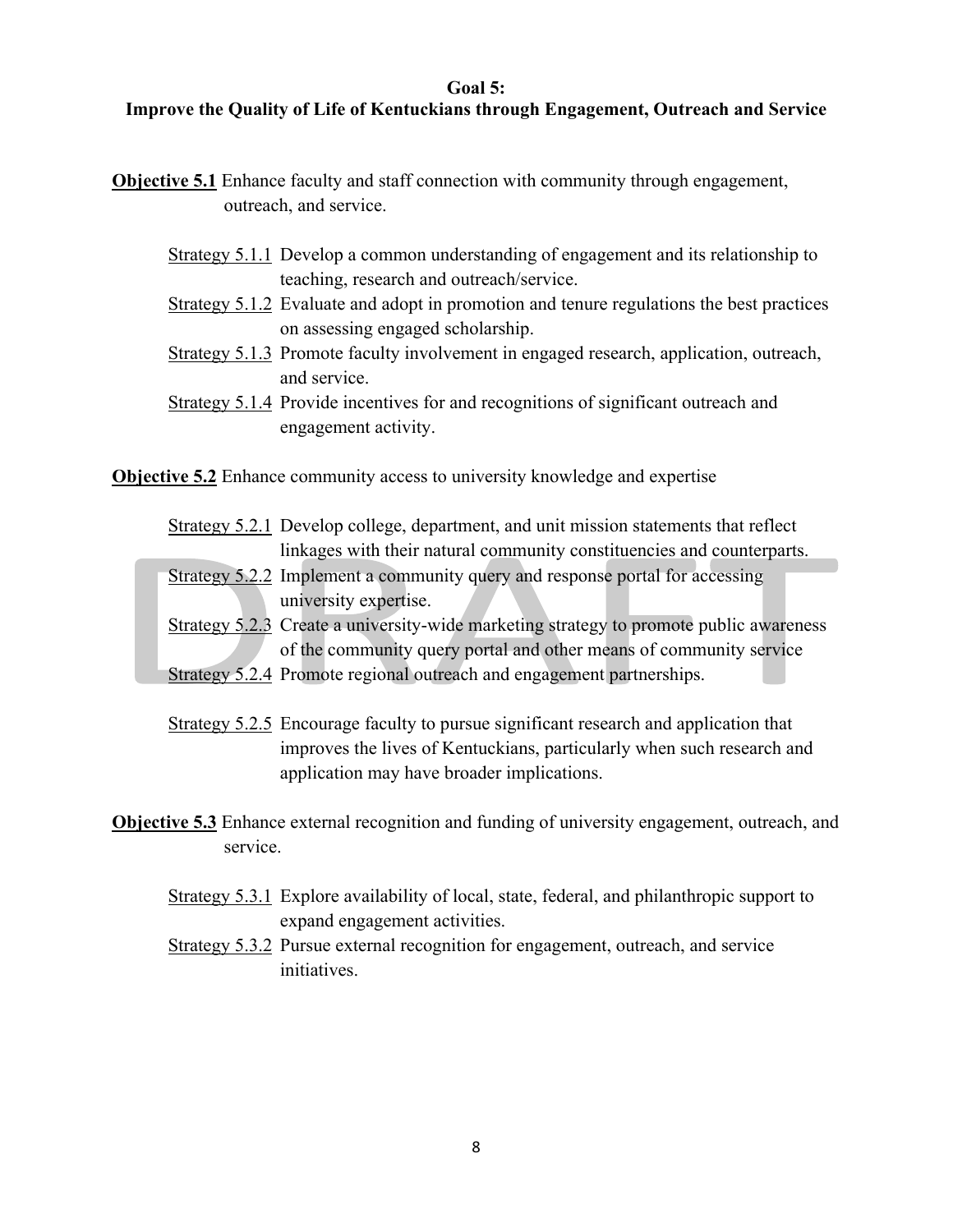#### **2009-2014 Strategic Plan Metrics**

(proposed for strategic plan ending June 30, 2014)

#### **Goal 1**

- 1. 75%-tile of ACT Composite=28 (baseline=27)
- 2. Student to Faculty Ratio=17 to 1 (baseline=17.4 to 1)
- 3. First-to-second year Retention Rate=85% (baseline=81.0%)
- 4. Four-year Graduation Rate=35% (baseline=31.3%)
- 5. Average Registered Time-to-Degree for Ph.D Programs will be less than or equal to national average (UK baseline to be determined using definition in NSF Survey of Earned Doctorates report))
- 6. UK seniors will improve performance on the value-added component of the CLA (baseline=0.6).
- 7. Increase percent of first time takers who pass licensure exams (no baseline established; new measure)
- 8. Bachelor degrees awarded=3,925 (baseline=3,775)
- 9. Masters degrees awarded=1,350 (baseline=1,300)
- 10. Research and Professional Doctorates awarded=740 (baseline=717)

#### **Goal 2**

- 1. Total Research Expenditures (as reported to NSF)= \$430M by FY 2013 (baseline in FY08=\$336.7; growth is 5% per year; average over last seven years=6.8% which included a growth of only 1% from 07 to 08)
- 2. Publications Five Year Total=10,000 (baseline=8,991)
- 3. Citations Five-Year Total=65,000 (baseline=52,169)
- 4. The number of Intellectual Property disclosures, licenses, and spin-off companies will increase
- 5. Increase by 10% National/International Recognition Awards for Research to Faculty/Research Professionals over the Five-Year Period (new measure; need to establish baseline)

#### **Goal 3**

- 1. Instructional Faculty Salaries as Percent of Benchmark Median = 90%
- 2. Increase in Tenured/Tenure Track Faculty Retention Rate (new measure; need to establish baseline))
- 3. Increase Faculty/Staff Work-Life Satisfaction (based on baseline established in Work-Life Survey)
- 4. Improve Association of Research Libraries ranking to 32.
- 5. Compensation of 75% of staff employees with more than seven years of service will be above the first quartile for regional salary ranges for comparable employment.
- 6. Improve student/faculty/staff satisfaction with information technology solutions. (need to establish baseline)
- 7. Add one million GSF of educational and general, research and support space.
- 8. Renovate or modernize 400,000 GSF of classroom, research and student support space.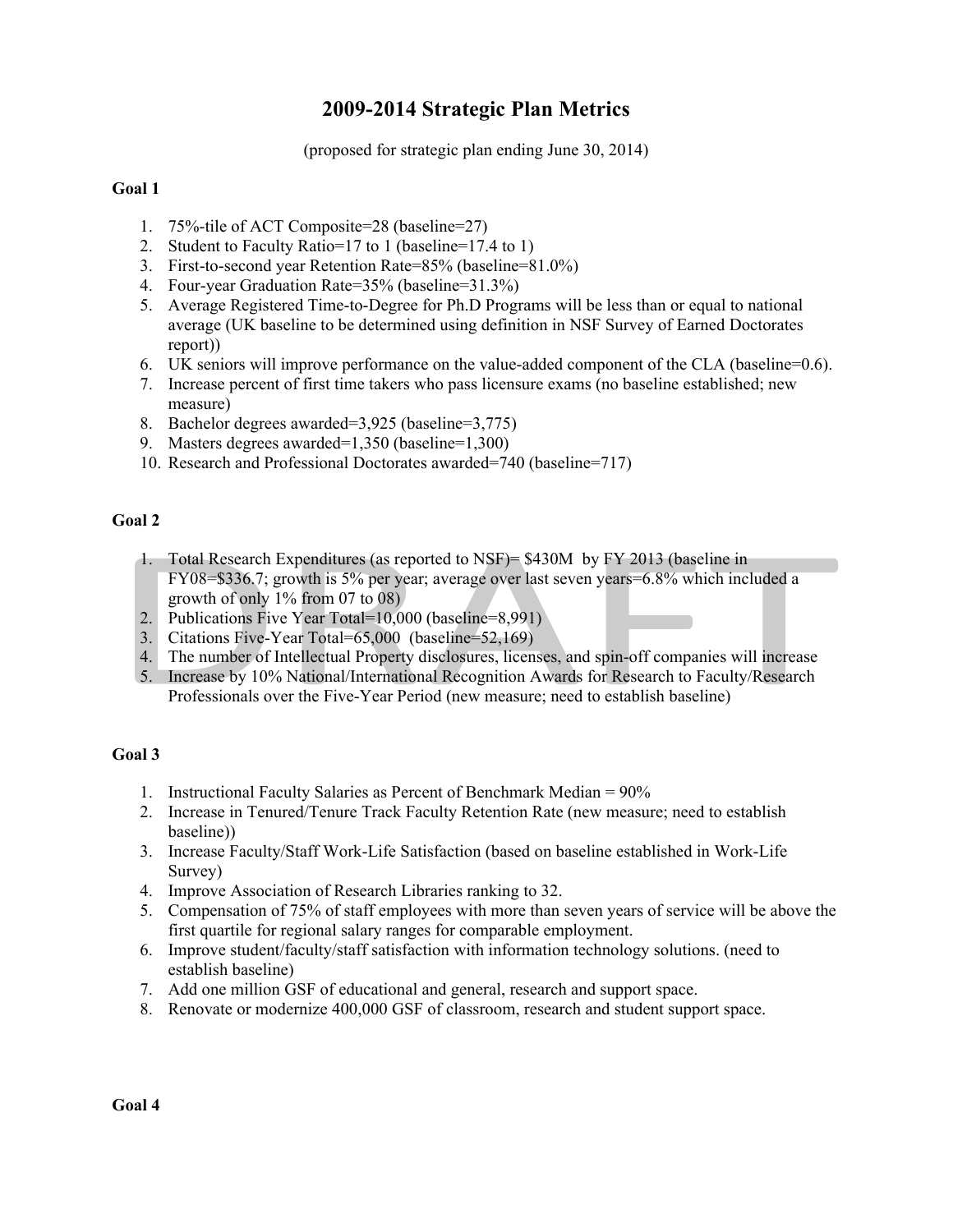- 1. All university units will implement strategies to achieve inclusive excellence; large units will establish demographic baselines, and set and achieve enhancement)
- 2. Increase percent of total students/faculty/staff from racial/ethnic minorities and international backgrounds.
- 3. Increase in ratings of Inclusive Community by students, faculty and staff (new measure; need to establish baseline)
- 4. Increase in ratings by students of Curricular and Co-curricular Effectiveness in incorporating diversity and inclusion (new measures; need to establish baseline)
- 5. Increase number of partnerships with community organizations that promote diversity and inclusion (establish baseline on 2008-09 data)

#### **Goal 5**

- 1. Increase number of faculty/staff reporting outreach and engagement on the EMI to 1,000 (baseline=905)
- 2. Increase by 10% the total annual connections made in providing university knowledge and expertise to improve lives and benefit communities.
- 3. Achieve 5 national, regional, or disciplinary competitive grants/recognitions for engagement and outreach.